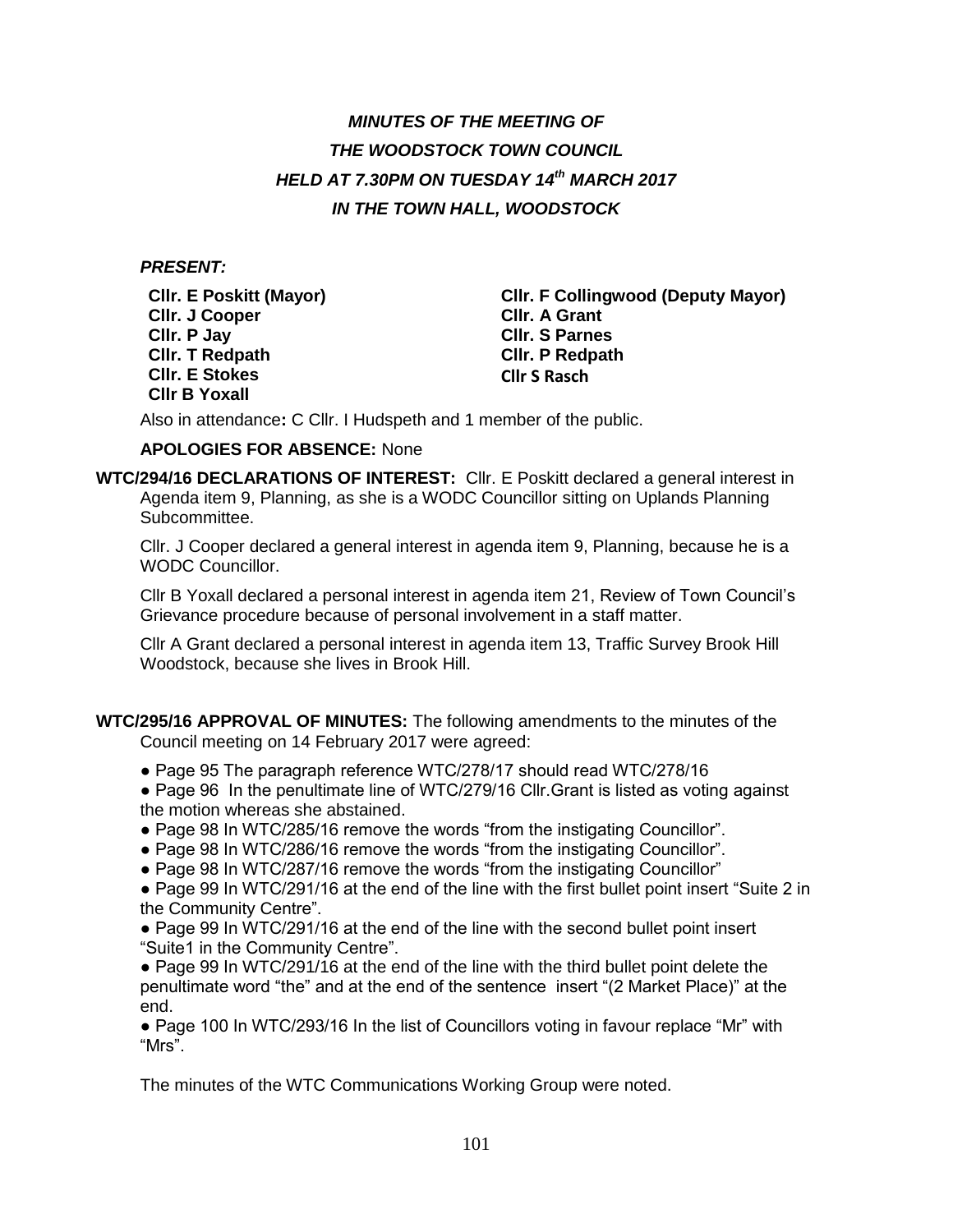#### **WTC/296/16 PUBLIC PARTICIPATION SESSION:**

Mr Hodges requested minutes and /or notes of meetings between WTC and Owen Mumford concerning traffic, and in particular lorries, in Brook Hill going to and from the premises of Owen Mumford. He requested the reaction of WTC to breaches of Owen Mumford's Environmental Policy Statement and to the renewal of permission for temporary car park at the company's premises. He asked for a reasonable reply to a reasonable question.

WTC had queried the extension to the *temporary* car park in its submission to WODC but it was understood that nonetheless WODC subsequently granted permission.

#### **WTC/297/16 COUNTY AND DISTRICT COUNCILLORS' REPORT**

#### a) County Councillor's Report

CCllr. I Hudspeth's written report had been circulated. He announced that, since writing it, the Cabinet had approved the final proposal " A new Council for a Better Oxfordshire" and later in March it would be submitted to the Secretary of State, who would decide in May whether to commence a formal consultation process.

The Mayor thanked C Cllr Hudspeth for attending the meeting the previous evening to explain the proposals.

#### b) District Councillors' Report

The report had been tabled and Cllr. Cooper offered to answer questions but there were none. The report was noted.

#### **WTC/298/16 TRAFFIC SURVEY BROOK HILL**

The Oxfordshire County Council (OCC)'s Reports on Traffic in Brook Hill were discussed. Council felt the reported traffic density did not justify requesting writing to OCC on the grounds that the traffic was unbearable. It was agreed that the Acting Town Clerk should send tactful letters to Mark Owen at Owen Mumford seeking information, in view of the extensions to the *temporary* car park, about the firm's long term plans in Woodstock and also to Mr Will Barton, WODC's Business Development Officer, asking if he could provide any relevant information on the matter.

#### **WTC/299/16 PAPERS FROM OCC AND OXFORDSHIRE ASSOCIATION OF LOCAL COUNCILS (OLAC)**

Cllr. Parnes proposed and Cllr. P Redpath seconded the following motion:

*WTC notes the concerns, contradictions and compelling points voiced by proponents and opponents of the perceived Unitary Authority for local government in Oxfordshire and calls upon the Secretary of State to recommend a county wide referendum before the matter is determined so people, and not only the politicians, can determine the outcome with a robust measure of quantified public opinion facilitated by democratic voting by the electors throughout Oxfordshire.*

A named vote was requested

For: Cllrs Parnes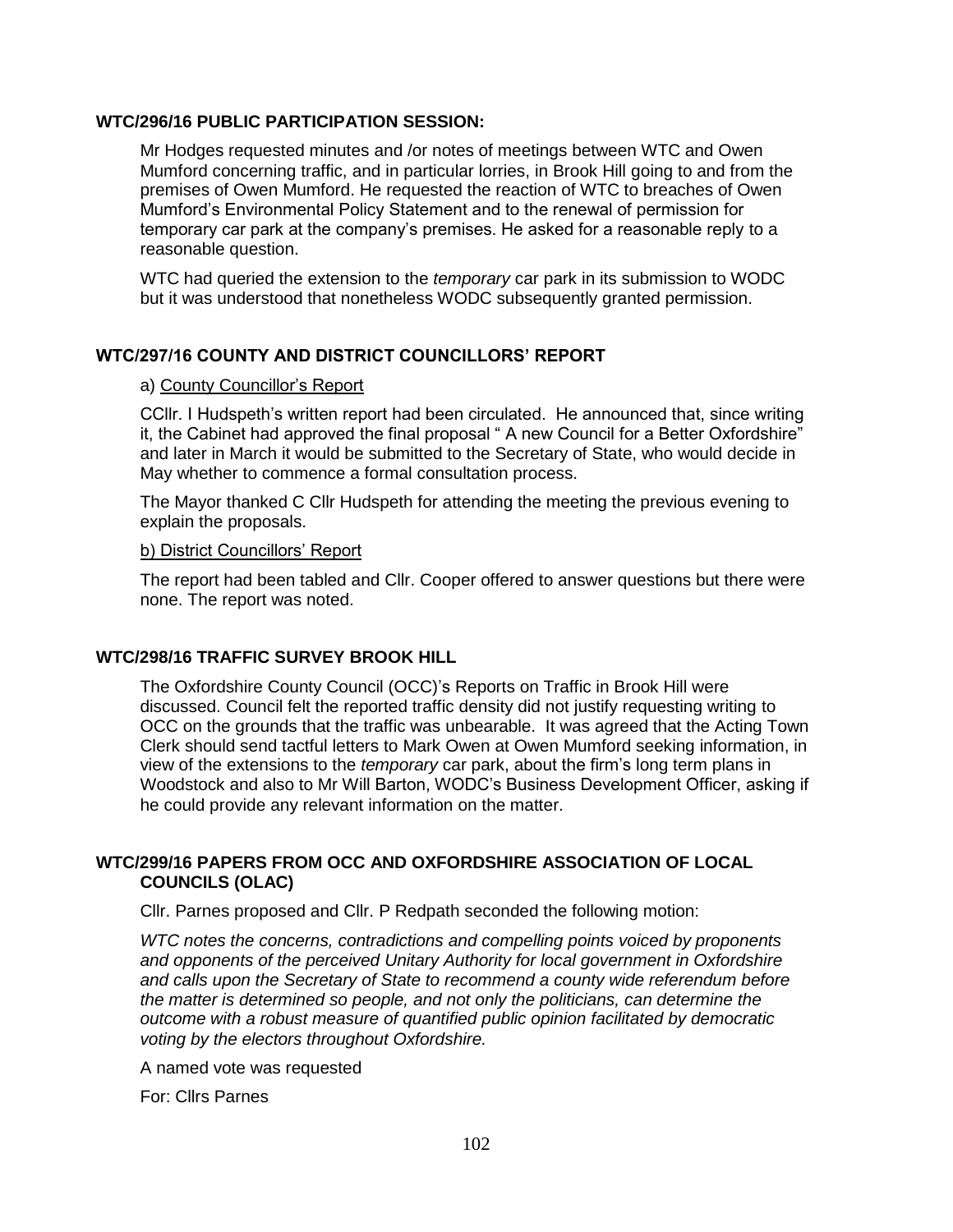Against: Cllrs. Cooper, Collingwood, Jay, Rasch, Mrs T Redpath, Stokes and Yoxall Abstain: Cllrs. Grant & P Redpath

#### **The Motion was lost.**

Several Councillors stated that they wished to debate the issue in more detail. It was discussed whether Woodstock should hold its own referendum so WTC has the opportunity to inform residents of the issues and gauge their opinions.

Council agreed (nem con) to invite Cllr. Hudspeth to join in the debate on the proposals for a Unitary Authority and discussion followed.

The points raised and discussed included:

• There were benefits in one authority dealing with local authority services outside the remit of parish and town councils.

.● There was currently a lack of liaison between Councils. This was particularly apparent over planning matters: For example Cherwell District Council is planning developments around Kidlington and up the A44 North of Oxford and towards Woodstock without reference to the neighbouring authorities of Oxford City Council and WODC respectively.

● A single unitary authority for the whole County would be too big and the local influence on decisions could be lost

• The minority view that WODC and Cherwell should be a Unitary producing an authority with a population of around 200,000

- The bias perceived by some in WODC's arguments against OCC's Unitary proposals
- Residents in Oxfordshire have difficulty finding the correct authority to resolve issues and the right official responsible for their concern.

It was proposed by The Mayor and seconded by Cllr. P Redpath that:

*WTC sends a letter to the Secretary of State supporting the OCC proposal for a Unitary Authority for Oxfordshire using the wording proposed by Mr Peter Clark, Chief Executive of OCC and Mr David Hill, Chief Executive of South Oxfordshire and Vale of White Horse District Councils.*

A named vote was requested. For: Cllrs. Jay, Poskitt and Rasch Against: Cllrs. Cooper, Grant, Parnes, P Redpath, Mrs T Redpath and Stokes Abstain: Cllr. Collingwood and Yoxall

#### **The motion was lost**

Cllr. Mrs T Redpath proposed and Cllr.P Redpath seconded a motion that:

*The Acting Clerk writes a letter to Mr Peter Clark and Mr David Hill informing them that WTC does not support the Better Oxfordshire proposals.*

A named vote was again requested. For: Cllrs Cooper, Grant, Parnes, Poskitt, P Redpath, Mrs T Redpath, Stokes and Yoxall

Against: Cllrs. Collingwood, Jay and Rasch **RESOLVED that**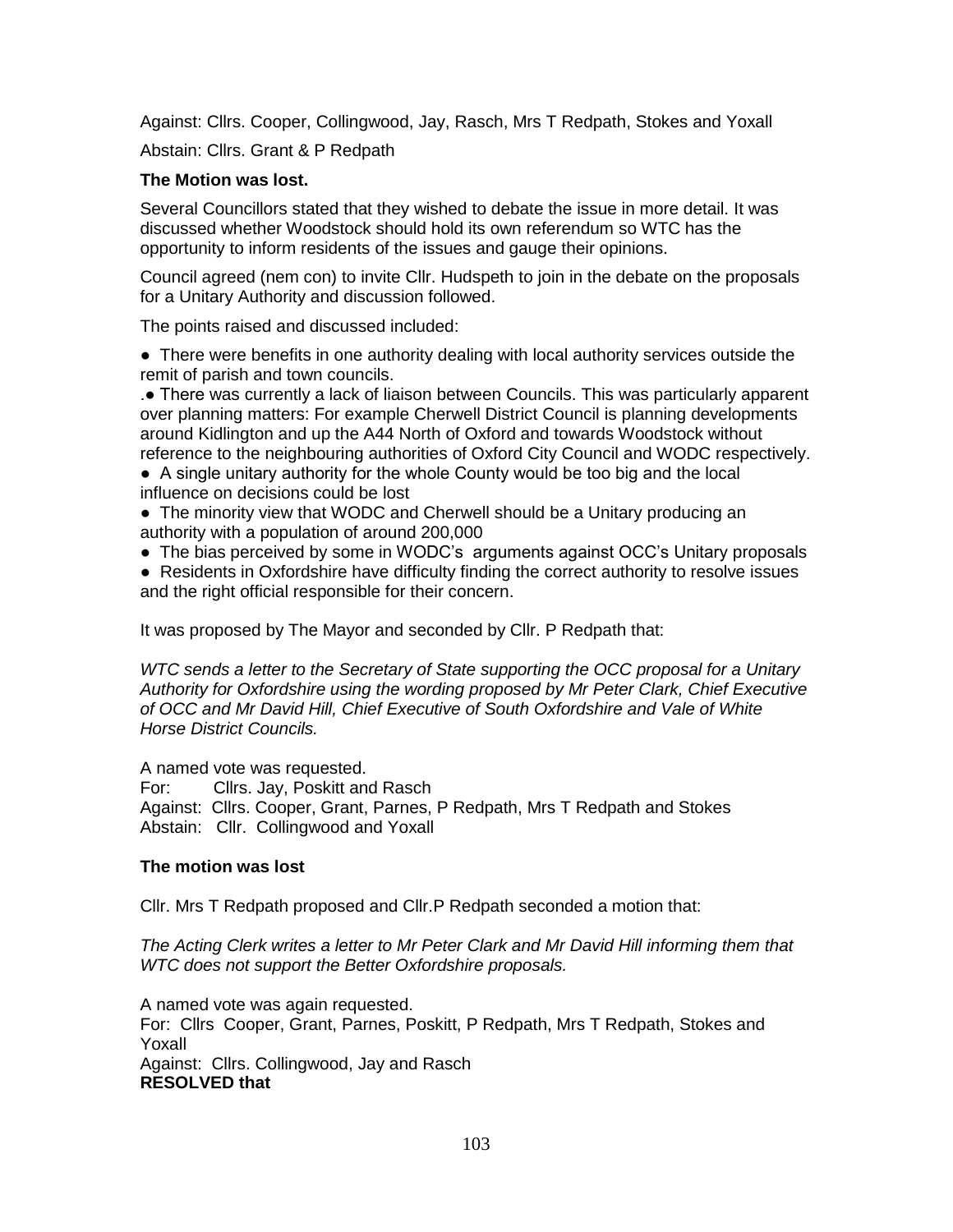**The Acting Clerk writes a letter to Mr Peter Clark and Mr David Hill informing them that WTC does not support the Better Oxfordshire proposals.**

#### **WTC/300/16 COMMUNICATIONS:** The Mayor announced:

- No request had been received for an election for a person to fill the vacancy on WTC so the Council will co-opt a candidate. Notices will be put in the next edition of Woodstock & Bladon News and on all notice boards in the town with a request that nominations are submitted by 6 April 2017. Co-option could then take place at the April WTC meeting so the new Councillor should be in place by the May Annual Town Council meeting.
- The dinner for the visitors from Gränna was a success. Cllrs Grant and Poskitt were impressed by the lack of crockery and cutlery in the Town Hall for an event of this kind. The Town Hall is poorly equipped for anything more than teas, coffees and cold drinks. Additional china and cutlery is needed and a proposal might be put forward at the 2017/8 Budget Review.
- A provisional request has been received for a reception, probably after the morning service at St Mary Magdalene's on Sunday, for a choir from Blindheim on a reciprocal visit in 2018
- The deputy caretaker is on sick leave until the end of March.
- St Hugh of Lincoln Catholic Church has asked the Mayor to provide a letter of support for fund raising for their new hall.
- The Annual Town Meeting will be held on Tuesday 21 March in the Community Centre at 7.30pm. Mr Dominic Hare, Chief Executive Blenheim Palace, will address the meeting on Blenheim's plans for the future. Mr Dennis Allen will present details of the six month Cotswold Hare Trail and the hares in Woodstock No one would be available to address the meeting about Community Speedwatch.
- Robert Courts MP's PA had responded to the invitation from Council stating that the MP's diary was currently full up with visits and she would write later in the year suggesting possible dates when he could meet Councillors informally.

### **WTC/301/16 QUESTIONS:** None.

### **WTC/302/16 MOTIONS PRESENTED TO COUNCIL:** None

#### **WTC/303/16 PLANNING APPLICATIONS**

a) Ref. 17/00621/HHD 73 Oxford Street Woodstock- Conversion of loft to include dormers and roof lights plus new windows to side elevations.

#### **RESOLVED that Woodstock Town Council wishes to make no comment about this planning application.**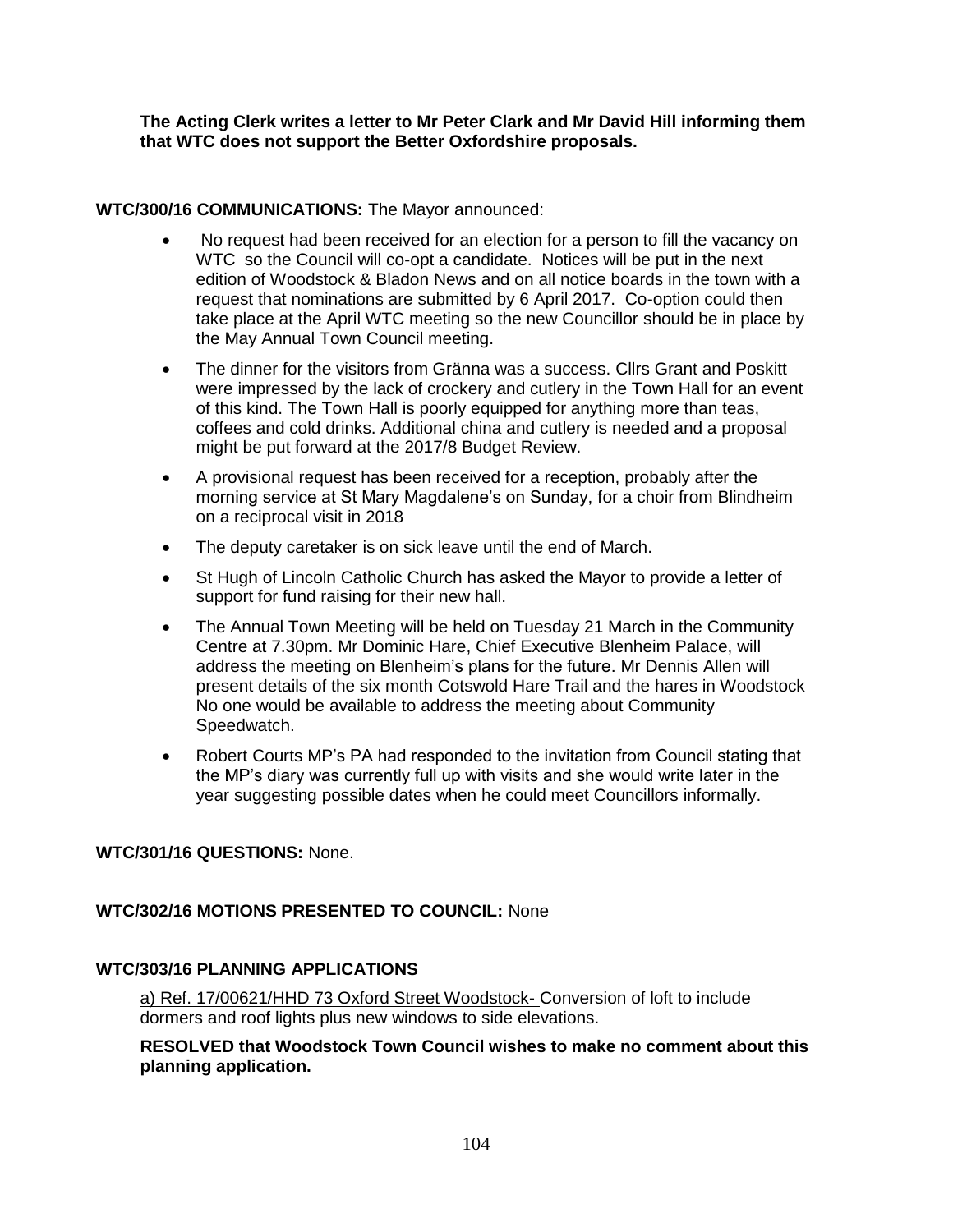b) Ref: 17/00709/HHD The Old Town House, 9 Park Street, Woodstock- Increase height of boundary wall.

#### **RESOLVED that Woodstock Town Council wishes to make no comment about this planning application.**

b) Ref: 17/00712/LBC The Old Town House, 9 Park Street, Woodstock – Increase height of Boundary wall.

#### **RESOLVED that Woodstock Town Council wishes to make no comment about this planning application.**

## **WTC/304/16 REPORT OF THE RESPONSIBLE FINANCIAL OFFICER**

i) It was proposed by Cllr. Collingwood seconded by The Mayor *that the list of payments totalling £17,234.67 made in the month of February 2017 be received and accepted.*

### **RESOLVED (***nem con***) that the list of payments totalling £17,234.67 made in the month of February 2017 be received and accepted.**

ii) The February bank reconciliation statement was received and noted.

iii) The summary and detailed Income and Expenditure statement for February 2017 was noted.

iv) The Projected Budget Outturn 2016/7 Report had been distributed. The Member Responsible for Finance explained that this report included projected income and expenditure up to the end of the year whereas the report he circulated as a response to a request at the February Town Council meeting concerned only expenditure up to 31 January 2017 and reconciled the actual expenditure with the budget for the ten month period. The Projected Budget Outturn 2016/7 Report was accepted.

### **WTC/305/16 EXCLUSION OF THE PUBLIC AND PRESS**

It was proposed by Cllr. Collingwood and seconded by The Mayor and

#### **RESOLVED (Unanimous) that in view of the nature of the business to be transacted the public and the press be temporarily excluded from the meeting (Public Bodies (Admission to Meetings) Act s1).**

Cllr P Redpath requested clarity in the disclosure of specified items of expenditure in December 2016 and Cllr Collingwood agreed to investigate, provide the information for him and adjust the layout of the March financial figures so that the items were more apparent in presentation of the accounts .

#### **Council went back into open session**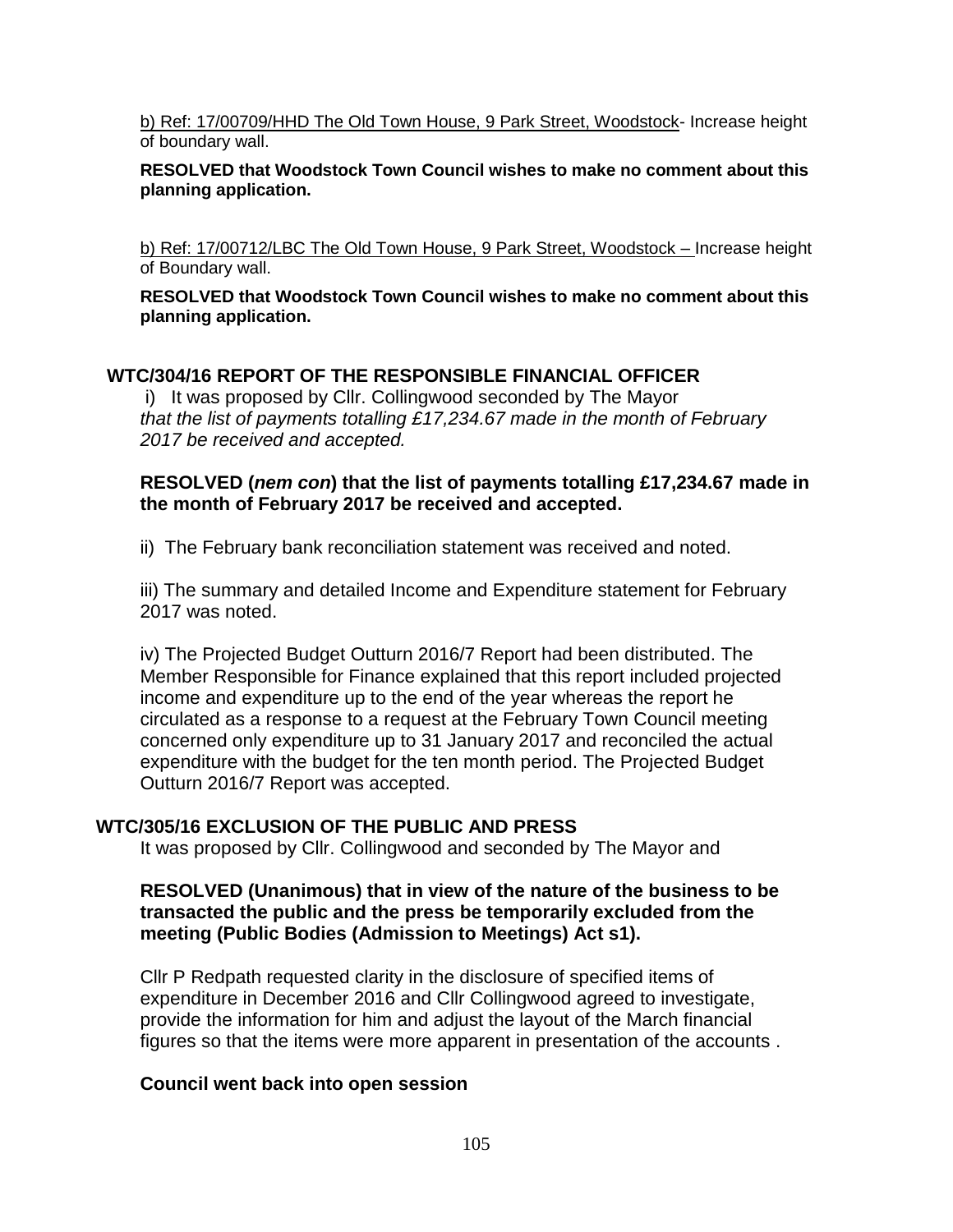### **WTC/306/16 BUS TRANSPORT BETWEEN WOODSTOCK AND OXFORD PARKWAY**

A motion was proposed by Cllr. Yoxall and seconded by Cllr. Stokes that

*The Acting Town Clerk write to the managing directors of both the Oxford Bus Company and Stagecoach Oxford asking for the duplication of the service between Woodstock and Oxford Parkway to be resolved.*

It was noted that the service 7 gave an improved half-hourly evening service from Oxford to Woodstock with the last bus from Oxford at 0015hrs and also provided a popular service for Old Woodstock residents, which the 500 does not serve.

A named vote was requested.

For: Cllrs. Collingwood, Cooper, P Redpath, Mrs T Redpath, Stokes and Yoxall Against: Cllrs. Jay, Parnes, Poskitt and Rasch Abstaining: Cllr. Grant.

### **RESOLVED that**

**The Acting Town Clerk write to the managing directors of both the Oxford Bus Company and Stagecoach Oxford asking for the duplication of the service between Woodstock and Oxford Parkway to be resolved**

Councillor Collingwood left the meeting at this point

### **WTC/307/16 RISK ASSESSMENT**

The annual Risk Assessment 20/16/17 was received

### **Resolved (unanimous) that the Risk Assessment for 2016/17 be adopted by the Council**

### **WTC/308/16 FREEDOM OF INFORMATION DOCUMENT**

The revised Freedom of Information Document was received and agreed

### **Resolved (unanimous)**

**The Council adopt the revised Freedom of information Document.**

# **WTC/309/16 THE OXFORDSHIRE AND MINERAL WASTE LOCAL PLAN**

The Council agreed to reaffirm their previous comments on this matter

**Action** The Acting Clerk would write to confirm this.

### **WTC/310/16 OXFORDSHIRE AIRPORT CONSULTATIVE COMMITTEE**

The minutes of the Airport Consultative Committee were received and noted.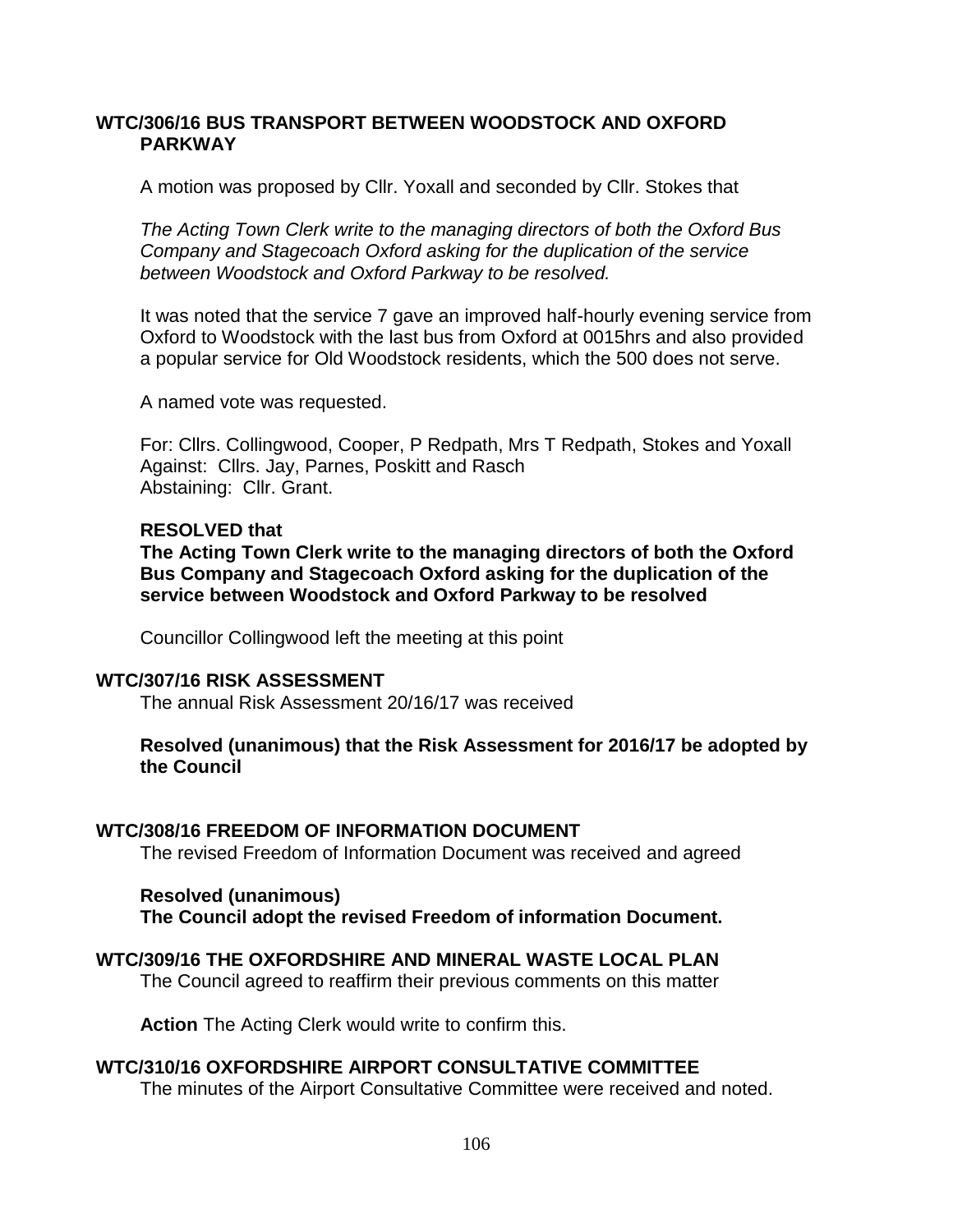Cllr S Parnes gave a short report.

Cllr P Jay spoke of his concern that the hedge had been removed along a stretch of the A44 dual carriageway alongside the airport and asked if it would be reinstated. Cllr Parnes said he would raise this issue at the next Airport Consultative Committee meeting

### **WTC/311/16 ENVIRONMENT COMMITTEE**

The Council noted that the meeting due on Tuesday 28<sup>th</sup> February had not taken place due to the number of apologies (largely due to illness) making the meeting unable to be quorate.

(a) The Bloom minutes were received and noted. The Mayor reported that the Council had received a request for a green bin licence be purchased for use in the Memorial Garden Hensington Road. A bin could be transferred from the Hensington Road cemetery to the Memorial Garden.

### **Resolved (unanimous)**

**that the Council purchase a green bin licence at a cost of £30 for a green bin at the Memorial Garden in Hensington Road** 

- **(b)** The January/February report from Wychwood project was noted.
- **(c)** The Bird Survey carried out by Wychwood Project was noted.

It was proposed by The Mayor, seconded by Cllr. Cooper and

### **RESOLVED (Unanimous) that in view of the nature of the business to be transacted the public and the press be temporarily excluded from the meeting (Public Bodies (Admission to Meetings) Act s1).**

# **WTC/312/16 PROPERTY MATTERS**

The CMfP Cllr J Cooper presented his report

- (a) Progress on 2 Market Street was discussed. It was agreed that Cllr Cooper would convey the Council's request to Carter Jonas
- (b) Suite 1 Community Centre. The tenant had agreed the terms of the new lease as suggested by Carter Jonas
- (c) The carpets in the Town Hall Assembly Room and kitchen and the hallway at the Community Centre would benefit from being professionally cleaned.

**Action** The Acting Clerk would obtain quotes to be presented at the next meeting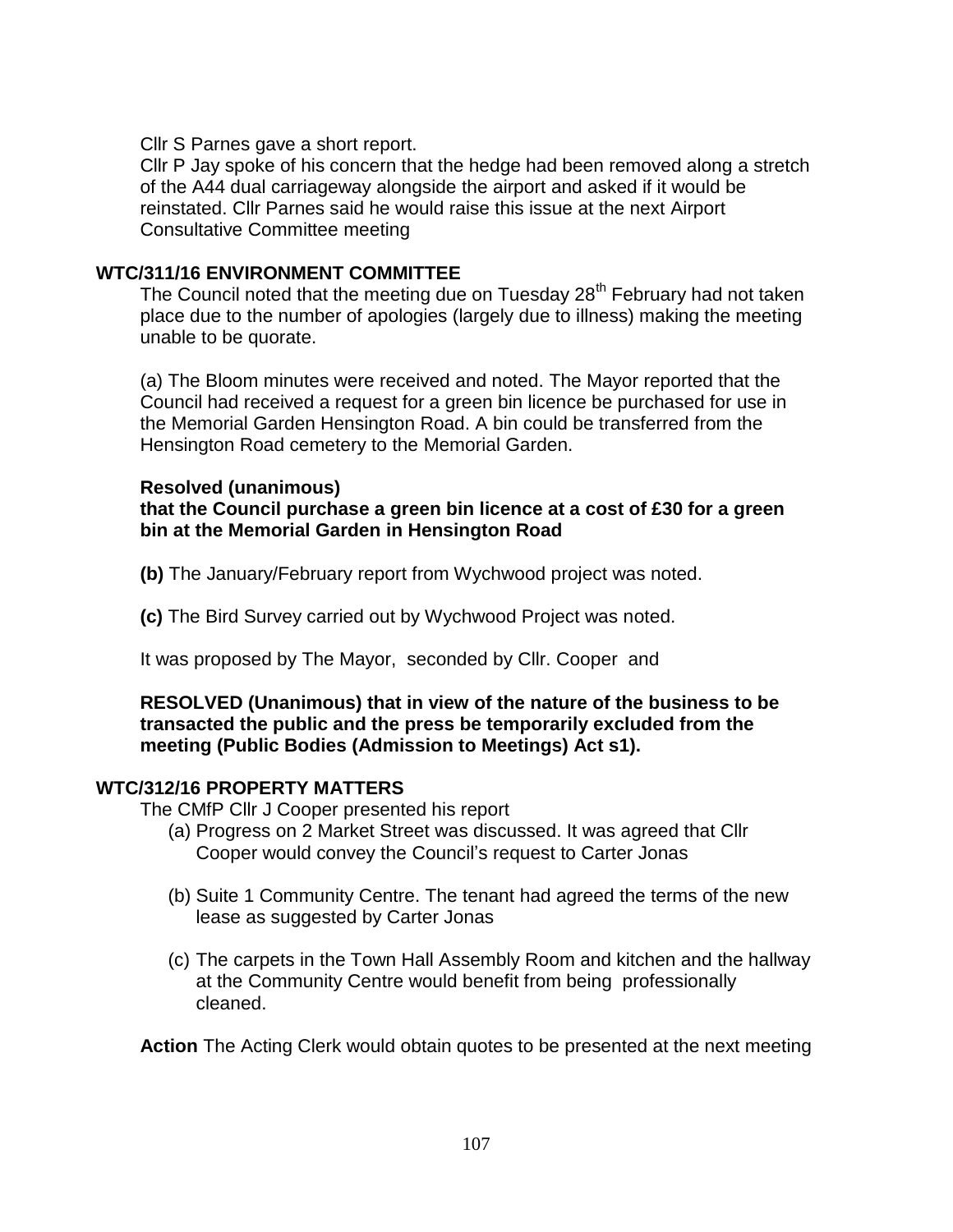(d) New Chairs: The chairs at the Town Hall needed replacing as they are becoming shabby and some were no longer usable. The chairs at the Community Centre could replace these particularly as the foot guards previously used with them were no longer available and the floor at the Community Centre was being damaged by scraping from the chairs. New chairs will be purchased for the Community Centre.

The Acting Clerk had researched suitable chairs for the Community Centre and their costs on the internet and had circulated Councillors with possible designs, colours and costs. Discussion followed and it was

### **RESOLVED (unanimous) that 100 new chairs be purchased at the lowest cost. The choice of colour would be left to the Mayor and Cllr A Grant (Acting Clerk) to decide.**

### **WTC/313/16 STAFF MATTERS**

(a) The Mayor gave an oral report on progress in the process of filling the Town Clerk position. Some applications have been received.

(b) The Caretaker to the Council has been covering for the Deputy Caretaker while he was on sick leave. Due to this she has not used up her holiday allocation and requested she be allowed to carry this over into the next financial year

#### **RESOLVED (unanimous) that the Caretaker carry her holiday allowance not taken for 2016/17 forward to 2107/18**

(c) The Acting Clerk reported that the small printer in her office needed replacing.

#### **RESOLVED (unanimous)**

**That a new printer be purchased up to the maximum sum of £250.**

#### **WTC/314/16 GROUND MAINTENANCE/GRASS CUTTING CONTRACT**

The Council had received three quotes for the three year Ground Maintenance and Grass Cutting contract.

It was proposed by Cllr Cooper and seconded by Cllr Jay

*that contractor A be awarded the 3 year contract* 

Vote: For 7 Against 0 Abstained 3

#### **RESOLVED that contractor A be awarded the 3 year contract**